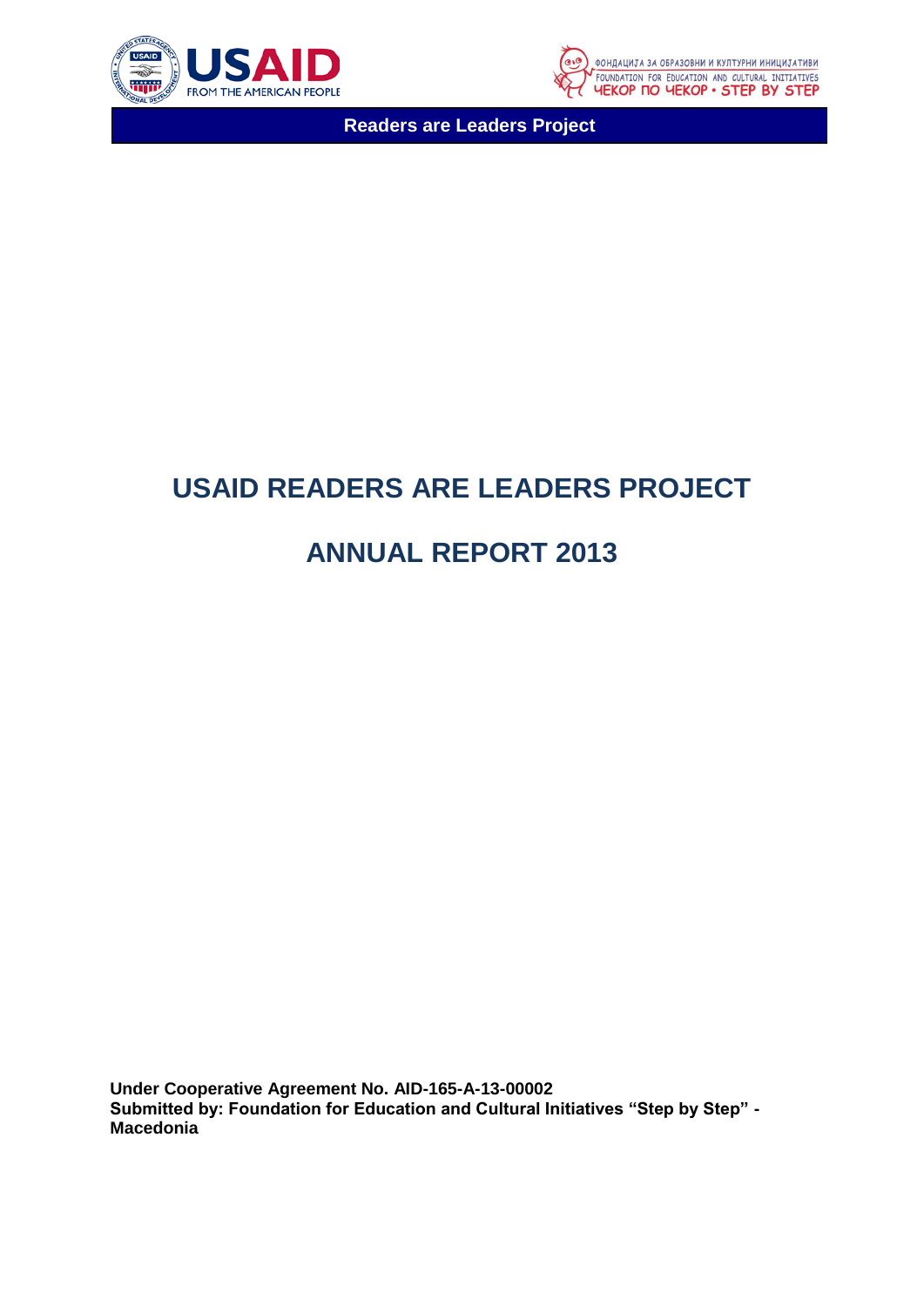



# **Table of Contents**

| 1.1. Component 1: Reading and Numeracy Assessment 4                        |  |
|----------------------------------------------------------------------------|--|
| 1.1.2 Development and adaptation of EGRA and EGMA instruments  4           |  |
|                                                                            |  |
|                                                                            |  |
|                                                                            |  |
| 2.1                                                                        |  |
| 3.1                                                                        |  |
| 4.1                                                                        |  |
|                                                                            |  |
|                                                                            |  |
|                                                                            |  |
|                                                                            |  |
| 5.1.1                                                                      |  |
| 5.1.2                                                                      |  |
| Reading Roadshow and Reading and Math are Fun activities in pilot<br>5.1.3 |  |
| schools 9                                                                  |  |
| 5.2                                                                        |  |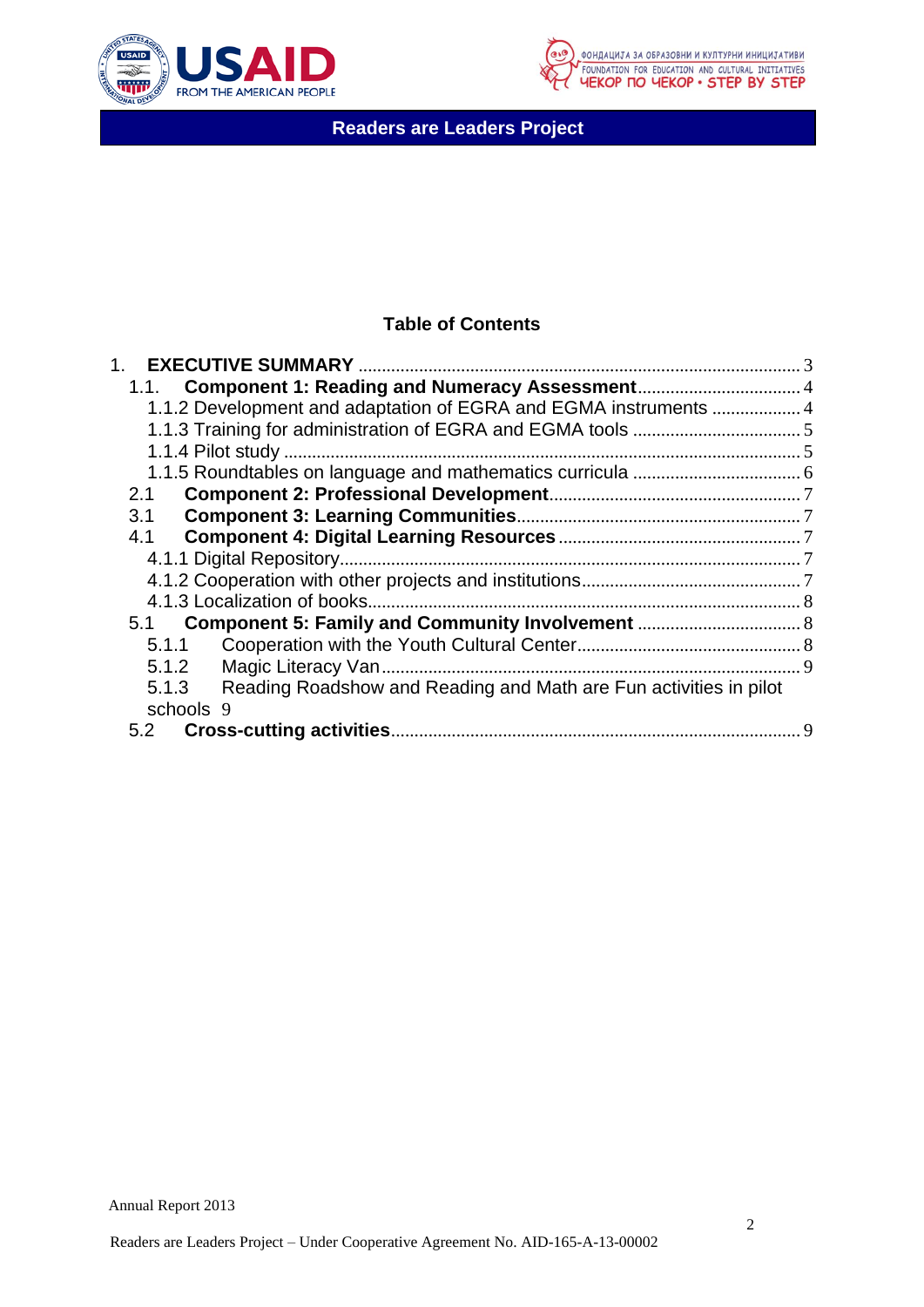



# <span id="page-2-0"></span>**1. EXECUTIVE SUMMARY**

On May 15, 2013, the Foundation for Education and Cultural Initiatives "Step by Step" - Macedonia signed the cooperative agreement with USAID agreeing to provide support to USAID's *Readers are Leaders* (RAL) *Project*.

USAID's Readers are Leaders Project aims to improve children reading and numeracy skills, strengthen teacher pedagogical skills, especially diagnostic and formative assessment skills, and increase overall community recognition of the value of reading and numeracy skills.

The Step by Step Foundation allied with the Institute of Social Sciences and Humanities – Skopje and builds partner relations with Macedonia's national education institutions - the Bureau for Development of Education (BDE) and the National Examinations Center (NEC) to ensure high quality results and sustainability of project activities. To assist in community involvement activities, the Step by Step Foundation has established cooperation with ZELS and with the Youth Cultural Center.

All project activities, with due concern to geographical, ethnic, gender and social diversity, are aimed at addressing the needs of the children in the early grades within the formal education system, children from vulnerable and marginalized groups, including Roma children, children with special needs and residents in remote rural areas, and children residing in institutions, including: hospitals, orphanages, etc.

The project objectives are defined in such a way so as to contribute to, support and enhance the accomplishment of USAID priorities and relevant USAID/Macedonia strategic goals. Main project objectives are to:

- Adapt and administer EGRA and EGMA, USAID funded assessment tools for math and literacy skills in early-grade students, and use collected data to support teachers, school and institutional decision-making;
- Provide baseline data on early grade reading and mathematics outcomes;
- Improve teaching in reading and numeracy by providing professional development activities to early grade teachers and thus improving student achievements;
- Build regional networks that support teachers' professional development and promote teacher – leaders;
- Design/localize and publish different digital reading and math resources;
- Develop online repository of learning resources and seek to ensure its sustainability;
- Carry out initiatives and creative activities that will raise interest for reading and numeracy in students, engage their families and the wider community.

Readers are Leaders Project is comprised of five components, each having multiple activities to encourage reading and numeracy skills in early grade children:

- Component 1: Reading and Numeracy Assessment
- Component 2: Professional Development
- Component 3: Learning Communities
- Component 4: Digital Learning Resources
- Component 5: Family and Community Involvement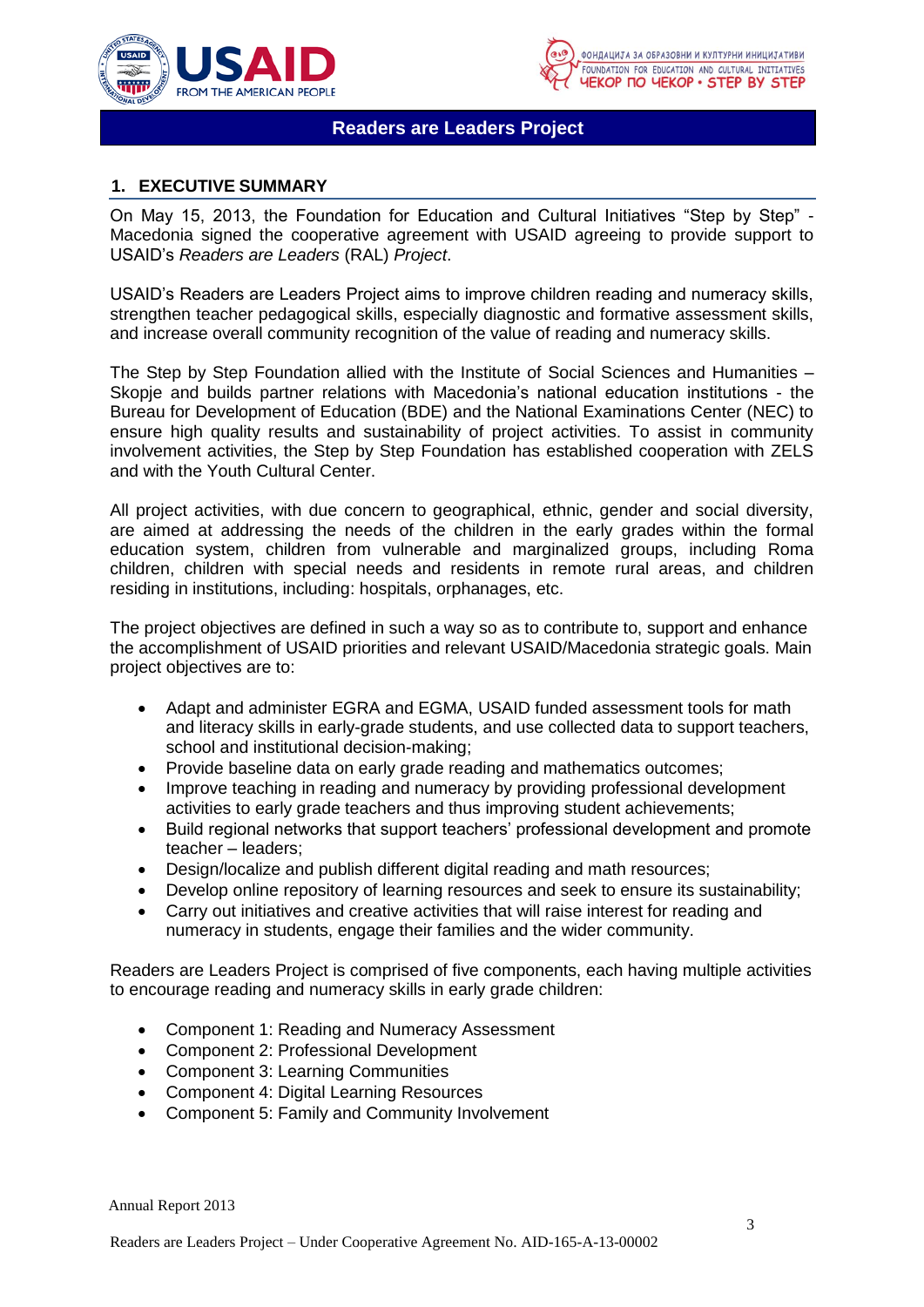



## <span id="page-3-0"></span>**1.1. Component 1: Reading and Numeracy Assessment**

#### <span id="page-3-1"></span>**1.1.2 Development and adaptation of EGRA and EGMA instruments**

All activities within Component 1: Reading and Numeracy Assessment were planned and implemented in close cooperation and coordination with the main education institutions in the country, the Bureau for Development of Education (BDE) and the National Examinations Center (NEC). Memorandum of Understanding was signed with both institutions.

Each institution nominated advisors to be members of the Work Groups, tasked to work on adaptation of international Early Grade Reading and Mathematics Assessments (EGRA and EGMA) and their development in Macedonian and Albanian language. The other members of the Work Groups included members of teaching colleges and practitioners (pedagogues, psychologists and early grade teachers).

Furthermore, four short-term international consultants for early grade reading and mathematics assessment were hired to lead the Work Groups.

Helen Abadzi, a senior education specialist who has collaborated closely with Research Triangle International (RTI), an organization that developed the EGRA and EGMA tools, with USAID funding, provided her valuable input on designing the most suitable EGRA subtests that would be valid and reliable instrument for measuring the language literacy.

José Noijons, a staff member at the Dutch National Institute for Educational Measurement, led the adaptation and development of EGMA instrument.

David Carrol helped the team with the Tangerine software used for administration of EGRA and EGMA on tablets, uploading the tests and provided directions for analyzing and reporting on the pilot data.

Jehona Shala provided her hands-on experience as skilled facilitator for the training on administration of EGRA and EGMA with the help of tablets.

A general workshop aimed at presenting the Early Grade Reading Assessment (EGRA) and Early Grade Mathematics Assessment (EGMA) to education stakeholders was delivered on October 14, 2013 by the international consultant Helen Abadzi to representatives from the selected schools, BDE, NEC, teaching colleges and other USAID-funded projects.

The presentations gave education officials and local curriculum and assessment specialists a global understanding of how the two instruments should be adapted to the local context, aligned to the curricula and the basic rules and conditions that apply for their administration.

EGRA should provide a picture of reading levels within our country to help identify priority areas for instructional improvement and teacher training, so the members of EGRA work groups for both Macedonian and Albanian language had four-day workshop during which they reviewed the instrument components and linkages to curriculum objectives and instruction and adapted the instrument to local conditions using the item construction guidelines (including translating the instrument instructions; developing a local language versions; and modifying the word and passage reading components to reflect locally and culturally appropriate words and concepts).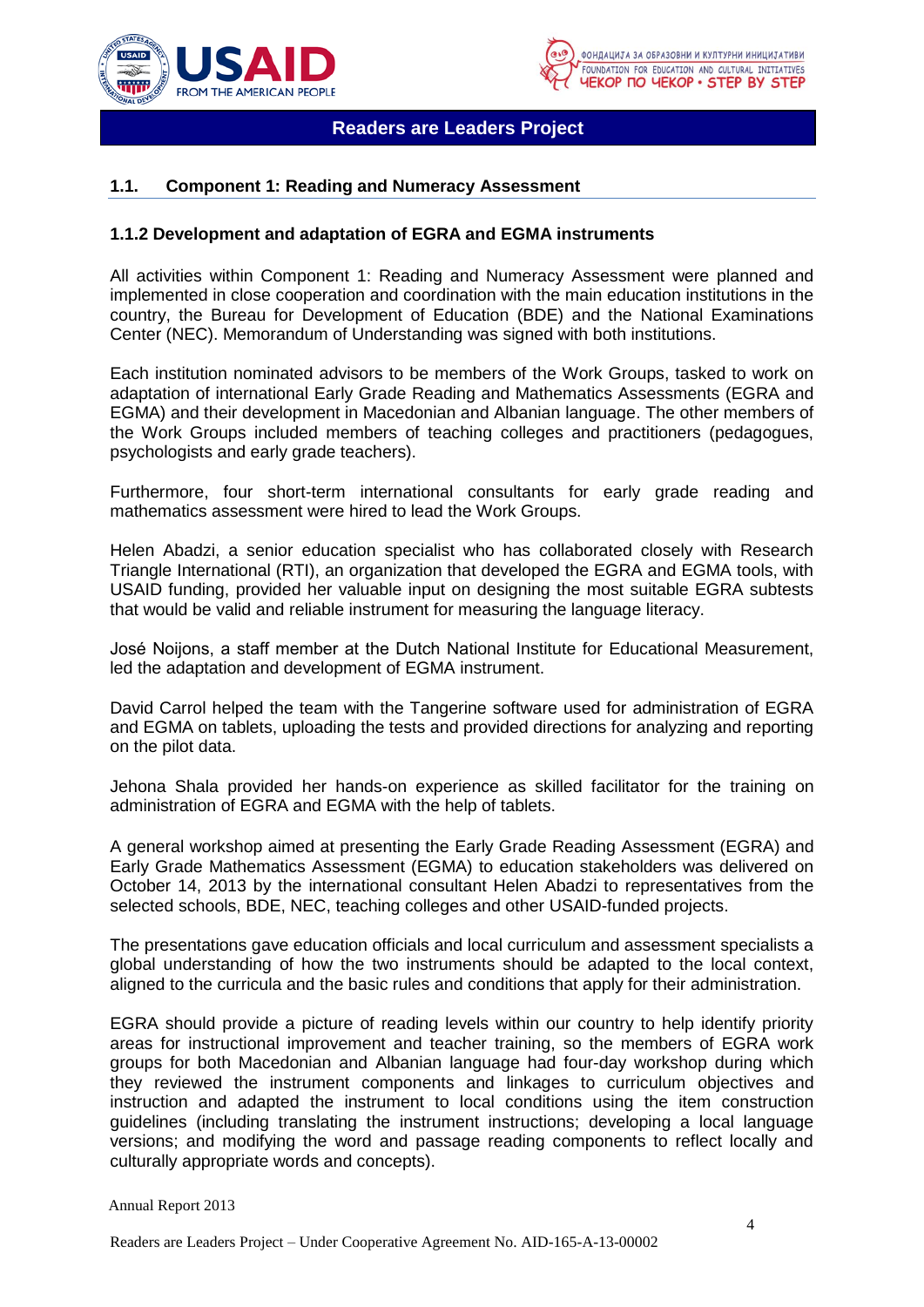



The EGRA work group agreed that the EGRA tool would contain four subtasks, including letter recognition, familiar word reading, reading fluency and reading comprehension.

The purpose of the EGMA instrument is to provide information on the level of competency in foundational numeracy skill areas. EGMA implementation should identify particular areas of need warranting further attention, which will allow education stakeholders to consider options for next steps for improving early grade numeracy, and importantly ensuring ownership and sustainability of reforms for the country.

The EGMA Work Group involved in the adaptation process selected relevant overall tasks from the core EGMA tool to be used in Macedonia, aligned the subtasks to the curriculum for 2nd and 3rd grade standards, localized the contexts used in word problems, and translated and adjusted instructions into Macedonian and Albanian language.

The selected subtasks for EGMA instrument for Macedonia included: number identification, number discrimination, naming missing numbers, addition and subtraction, word problems, geometry: shape recognition and pattern extension.

## <span id="page-4-0"></span>**1.1.3 Training for administration of EGRA and EGMA tools**

Assessors responsible for application of EGRA and EGMA instruments in the schools have a substantial influence on the quality of any EGRA and EGMA implementation. The pool of assessors included the pedagogues and psychologists as well as several teachers working in the 20 pilot schools. However, BDE and NEC staff and members of the Work Groups for development of EGRA and EGMA also participated at the training for administration of the instruments, as this was natural means of collaborating and building capacity of education institutions to be able to take the role of observers and assure the quality of data collection process.

Total of 78 participants attended the training on EGRA and EGMA administration that took place during the week of November 25 – 29, 2013 in Ohrid.

The overall training provided: presentation on methodology for development of EGRA and EGMA instruments and design of all subtasks, procedures on use of tablet devices for EGRA and EGMA administration, use of EGRA and EGMA on tangerine application and hands-on practice on tablet computers used during the assessment, review of roles and responsibilities of observers and assessors, test for inter-rater reliability, procedure for selection of students from schools and recommendations for actual administration of instruments and distribution of materials.

A manual for administration of EGRA and EGMA tools was prepared to serve as a helpful resource for assessors and observer in the schools, presenting the two instruments and their subtasks as well as the general procedures for their administration.

The second manual was focused on quality assurance during the testing process and was intended for the observers. It outlined the main responsibilities of observers, their specific role in the school, the way of recording and reporting their observations.

### <span id="page-4-1"></span>**1.1.4 Pilot study**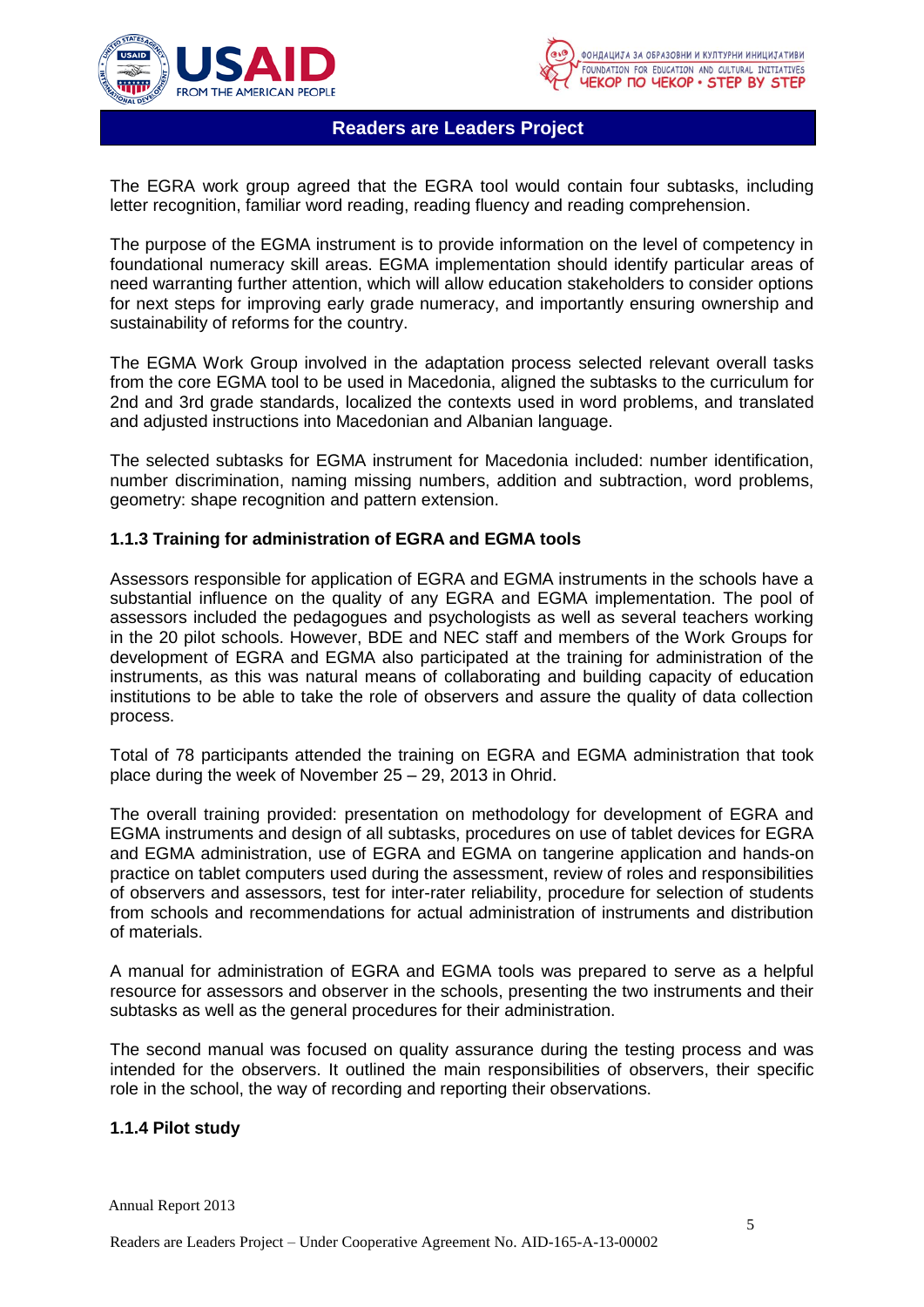



After the two instruments had been finalized and the training for administration had been delivered, EGRA and EGMA were administered to a selection of students in grade 3 (for the grade 2 tests) and grade 4 (for the grade 3 tests) as part of the process for piloting the instruments. The sampling design and procedure were prepared by PhD Beti Lameva from the National Examinations Center. It was decided to test 500 students in grade 3 and 500 students in grade 4 with the language instrument and the same students to be tested with mathematics instrument. All 20 schools were also divided into two strata according to the language of instruction (Macedonian and Albanian).

The data in the pilot study were collected by pedagogues, psychologists and/or selected early grade teachers that were trained to take the role of assessors. The assessment process involved a 10- to 20-minute, individual, oral assessment between the student and the EGRA and EGMA assessor.

With an aim to reduce the time and costs and prevent human error of the paper-based assessment process (logistics, copies, supplies, data entry, etc.), the project opted for electronic data collection, on android-run tablet computers through the application, coined as Tangerine™. This electronic data collection software allowed the data from the assessments to be entered directly into the cloud database.

Tangerine application was found to be very useful for EGRA and EGMA implementations and simplified preparation and implementation of field work, reduced measurement and data entry errors and eliminated manual data entry.

Quality Assurance Officers or Observers selected from the ranks of BDE and NEC advisors, professors from teacher colleges as well as practitioners from the Work Groups that developed the instruments were tasked to oversee and ensure the quality of the data collection for the EGRA and EGMA pilot assessment. Total of 24 observers conducted 35 school visits to monitor the first round of data collection and to ensure compliance with standardized procedures and protocols for the administration of the EGRA and EGMA tool.

## <span id="page-5-0"></span>**1.1.5 Roundtables on language and mathematics curricula**

In consultation with the Bureau for Development of Education, the team of the partner organization ISSHS reviewed the curricula and presented the findings to the members of the work groups that will integrate the recommendations in the implementation of the baseline study.

ISSHS and BDE finalized the policy analysis institutional framework and curriculum analysis that are provided as annexes of this annual report. The authors of the policy analysis claim that through legal provisions and policy documents of national and EU character (e.g., The National Conception for nine years primary education: 2007-2015 and ET 2020 respectively) a pedagogical approach is being introduced that imposes certain methodologies aiming at increasing literacy. The authors point out that the EGRA and EGMA process of evaluation of literacy level in Macedonia should take into consideration the overall institutional context in which it is being carried out. Cognitive and other theories that have been applied in the framing of the European life-long learning strategy are subject to analysis in the policy study with the aim to point to the fact that institutional frameworks in the areas of pedagogy both in EU and Macedonia are based on learning theories that have had the upper hand and framing of policies regarding primary education. They affect the predominant style of teaching and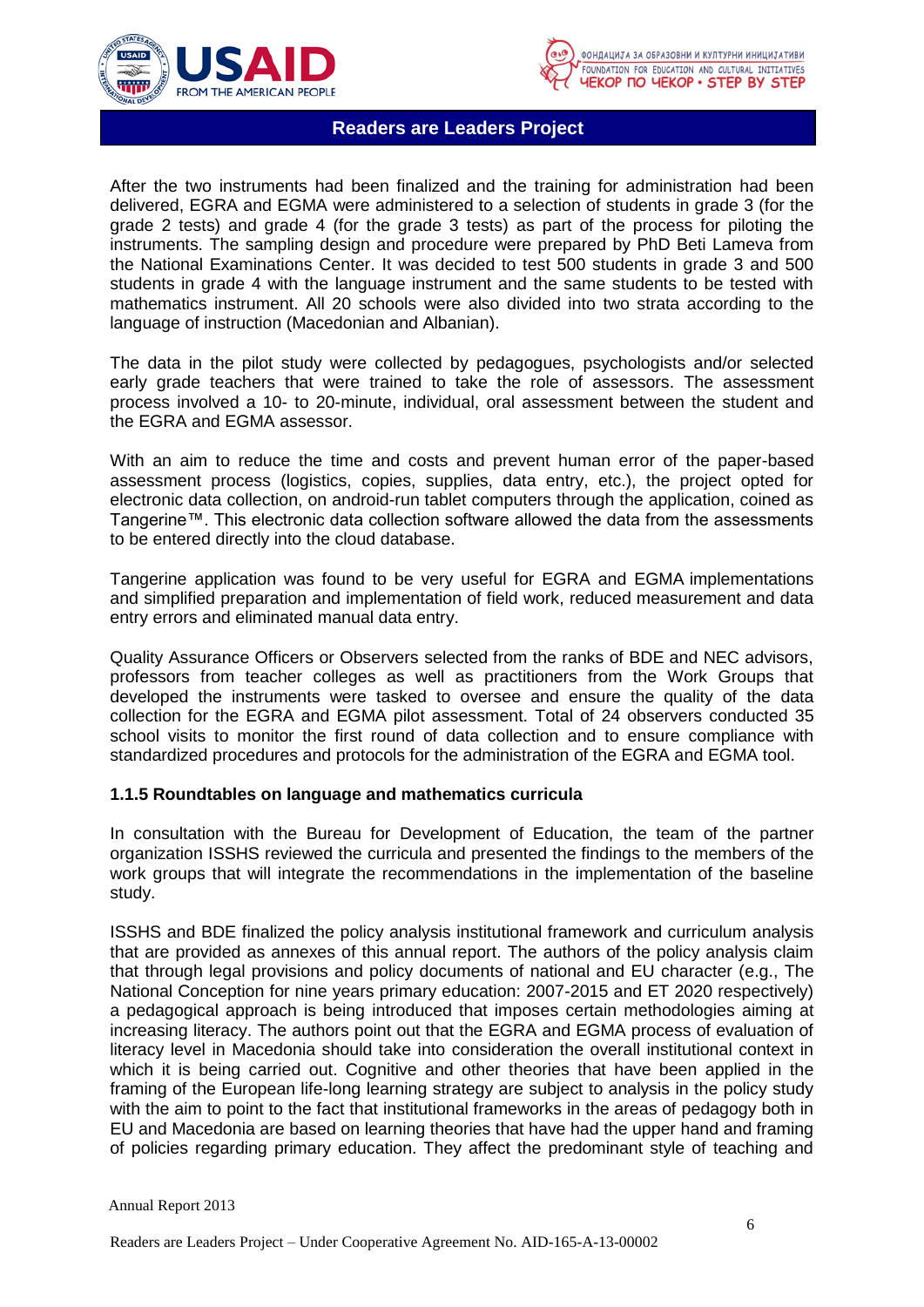



learning in the national and EU context. Therefore the baseline study that will be produced in the framework of this project should take this fact into account. This is one of the central recommendations of the policy study.

## <span id="page-6-0"></span>**2.1 Component 2: Professional Development**

This component aims to improve teaching and student achievement in reading and numeracy by providing professional development activities to early grade teachers based on assessment data. As part of this component, the following activities are planned:

- Training for education officials
- Training for learning communities and teacher champions for promoting reading and numeracy skills
- Preparation of manual for promoting reading skills and
- Preparation of manual for promoting numeracy skills
- Follow-up mentoring visits for teachers

Since this component is closely linked to the Component 1, as the interventions will be tailored based on the assessment data and school needs, these activities will start next year.

## <span id="page-6-1"></span>**3.1 Component 3: Learning Communities**

This component will build school-based networks that support teacher professional development and promote teacher "leaders" through following activities:

- Establishing school-based learning communities
- Identifying teacher champions
- Organize and conduct networking meetings and networking events

These activities will start next year.

#### <span id="page-6-2"></span>**4.1 Component 4: Digital Learning Resources**

This component will focus on building on the activities which other USAID projects have implemented to date, with focus on providing digital learning resources to directly impact the students achievements and result in improvement of the literacy and numeracy skills amongst the students in the first cycle of the primary education in Macedonia.

#### <span id="page-6-3"></span>**4.1.1 Digital Repository**

The Readers are Leaders digital repository is the repository which stores the project content and resources, including the picture books in audio and digital version, as well as all other products developed by this component.

In consultation with USAID, it was concluded that the most favorable approach is to adapt the current Step By Step website according to USAID standards and create a subdomain to include the project components as part of the existing site.

#### <span id="page-6-4"></span>**4.1.2 Cooperation with other projects and institutions**

Meetings were held with USAID's Teacher Professional and Career Development project and USAID's E-Accessible Education Project in order to familiarize with their activities and explore ways how the Readers are leaders activities can built onto what the other projects have done in the past.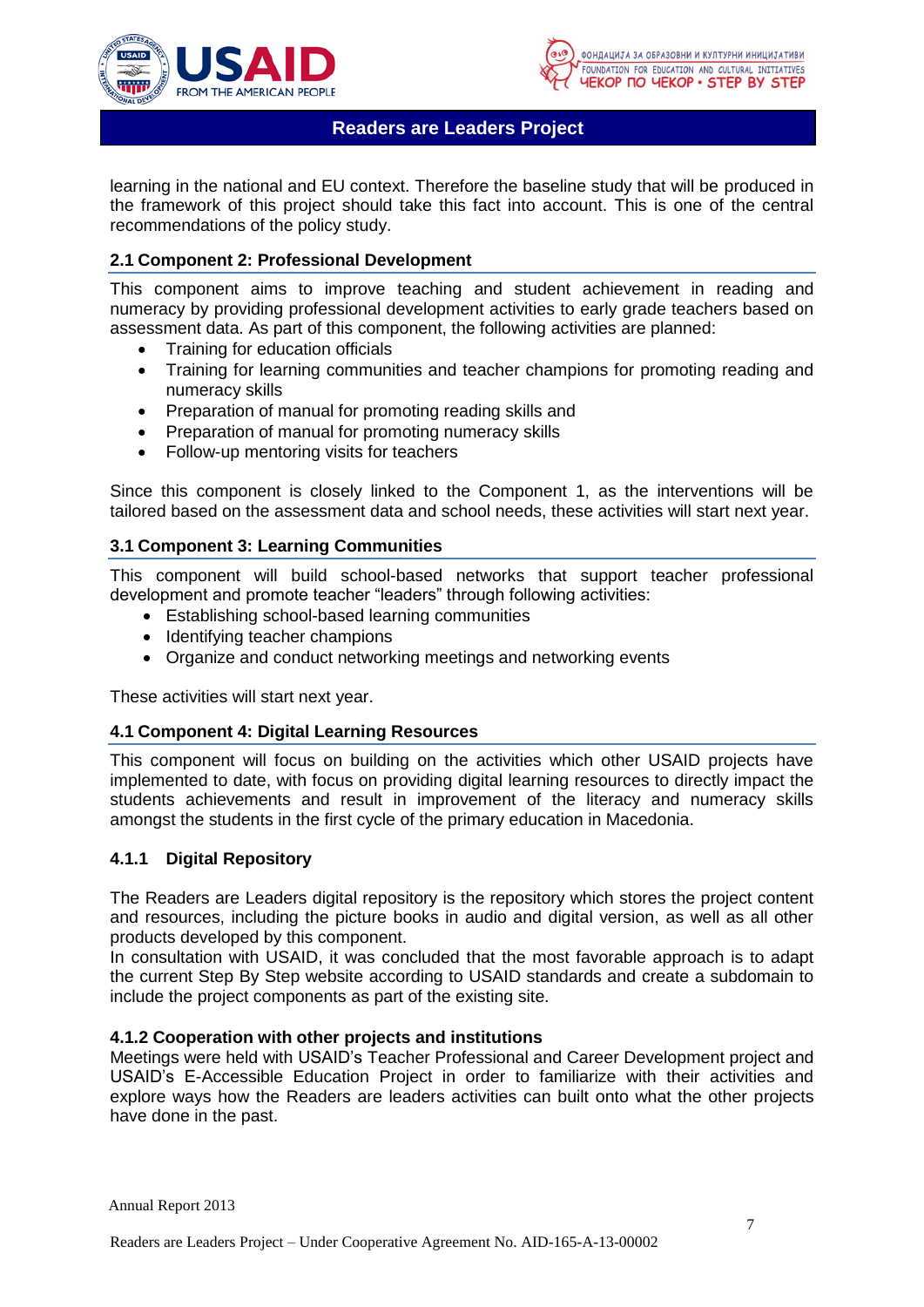



As part of the Open Educational Resources (OER) Initiative, which calls for sharing of educational resources available under the creative commons domain, the digital learning resources coordinator participated at a round table which addressed the lack of a repository which can host and store different educational resources produced as parts of different initiatives and sustainability and usability of those resources. OER aims to address this problem by providing a storage space and indexing of all open source resources which are created by teachers, institutions and donor funded activities and providing content rich environment for all education professionals from Primary to Tertiary education.

## <span id="page-7-0"></span>**4.1.3 Localization of books**

The localizations of the books planned for year one was completed and the selected titles were translated and localized in both Macedonian and Albanian. The titles of the books are

- Dorothy and the glasses
- A baby brother for Peter
- What's the time
- The doll's nose
- Marco goes around the world

Macedonian and Albanian actors recorded the audio versions of the books and the books were fully produced into audio books. The digital audio books are currently being prepared and will be uploaded to the repository as soon as they are competed.

A selection of books was identified by the digital learning coordinator and the working group will identify the most suitable 16 books to be localized during the upcoming reporting periods.

Assistance was requested from USAID's E-Accessible Education Project staff to make sure that the e-accessibility guidelines are followed when designing the digital audio books for the Reader are Leaders project. In addition, all of the localized books were in accordance with the e-accessibility standards that were developed by Open the Windows in collaboration with the Ministry of Education and Science to be applied for future development of digital textbooks.

#### <span id="page-7-1"></span>**5.1 Component 5: Family and Community Involvement**

This component aims to develop children's reading skills and basic math skills through set of activities made available to children of different ethnic and social backgrounds especially those of vulnerable groups, children with special needs and children placed in institutions. These activities aim to share new innovative practices with parents and community members but also to build upon the existing literacy and numeracy practices.

## <span id="page-7-2"></span>**5.1.1 Cooperation with the Youth Cultural Center**

Under the Readers are Leaders Project activities, a renovation and equipping of the Children Creative Center within the Youth Cultural Center will be realized. It will be equipped with hands-on activities that promote reading and numeracy (books, theatre, literacy and numeracy didactical materials, etc.). Set of activities will be carried out that encourage children's creativity and promote reading and numeracy. Cooperation with ZCC was established. The MoU will be signed in January 2014. Renovation activities and opening for the public will occur in 2014.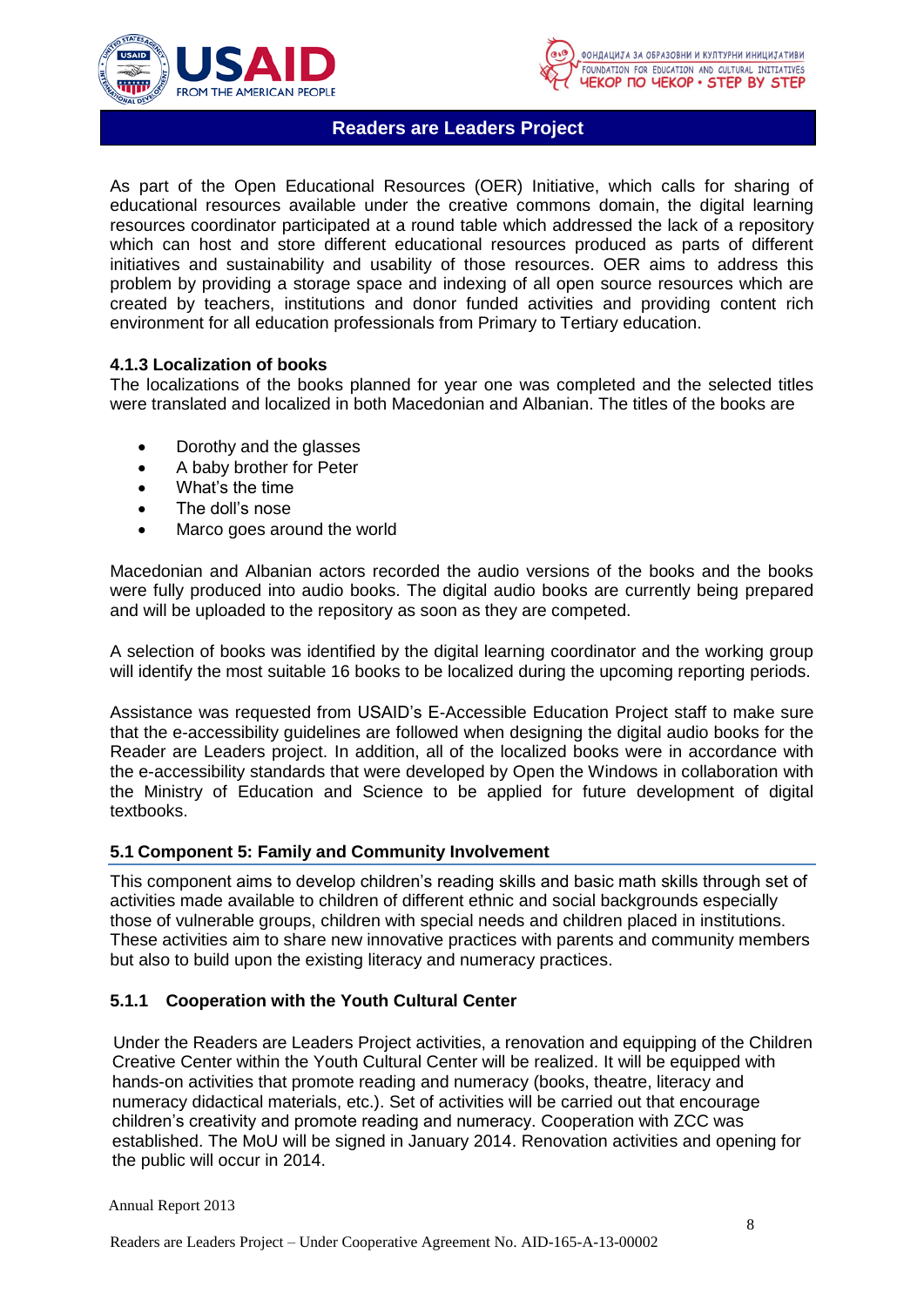



# <span id="page-8-0"></span>**5.1.2 Magic Literacy Van**

During the first quarter of the project implementation, market research was conducted to procure the van and procedures and regulations for exterior painting regulated by the laws in Macedonia were checked and followed. First, the team brainstormed some ideas regarding exterior and interior design. The design will reflect the project goals and will link directly to reading and math, and will have USAID marking. Then, in the period September - December the Project Assistant who is a skillful graphic and interior designer, has been working on the van design in continuous coordination with the Project Coordinator and the COP. The interior design was intended to turn the back space of the van into a library with learning materials and a safe, comfortable and stimulating setting for young children. The interior adaptations were finalized by the end of December. The exterior design and branding were being prepared and will be sent to USAID for approval in January 2014.

## <span id="page-8-1"></span>**5.1.3 Reading Roadshow and Reading and Math are Fun activities in pilot schools**

These activities are planned as informal and interactive events in selected schools with lower-grade students, their families and other community members, and are moderated by one or two public figures. For this purpose, the project team compiled a list of public figures (actors, singers, sportsmen) who will act as moderators for the activities in the school. They will lead the public reading sessions and other language and math activities with the students and family/community members. The list of public figures will be modified and extended according to field experiences and will try to meet beneficiaries' needs and interests.

Project materials and activities for these types of events are prepared in both Macedonian and Albanian language, and are used according to the language of instruction of the students participating in the activity. In bilingual schools, the events are simultaneously carried out in both languages, with two public figures moderating the activity in the two languages. Free picture books for the students engaged in the activities are provided by Step by Step Foundation.

During the course of November and December, Reading and Math are Fun activities were organized and carried out for all 21 pilot phase schools. A total number of 1876 participants attended. Out of them, 1489 were lower-grade students, 163 parents and other family members, 215 school staff, and the rest of them were other representatives from the local community and the media.

## <span id="page-8-2"></span>**5.2 Cross-cutting activities**

#### **2.6.1 Application process for schools**

The call for school applications was opened on September 11 and publicly presented at the launch event on September 12. The call lasted until September 25 and by this deadline 190 applications were received from 65 municipalities, from all eight regions in Macedonia.

An Evaluation Committee, comprised of members of project staff and representatives from the BDE and NEC, reviewed the applications. Taking into consideration the criteria for representation and the qualitative assessment of applications, each school was ranked among the other schools in the region, and with the help of proportion model, the 60 schools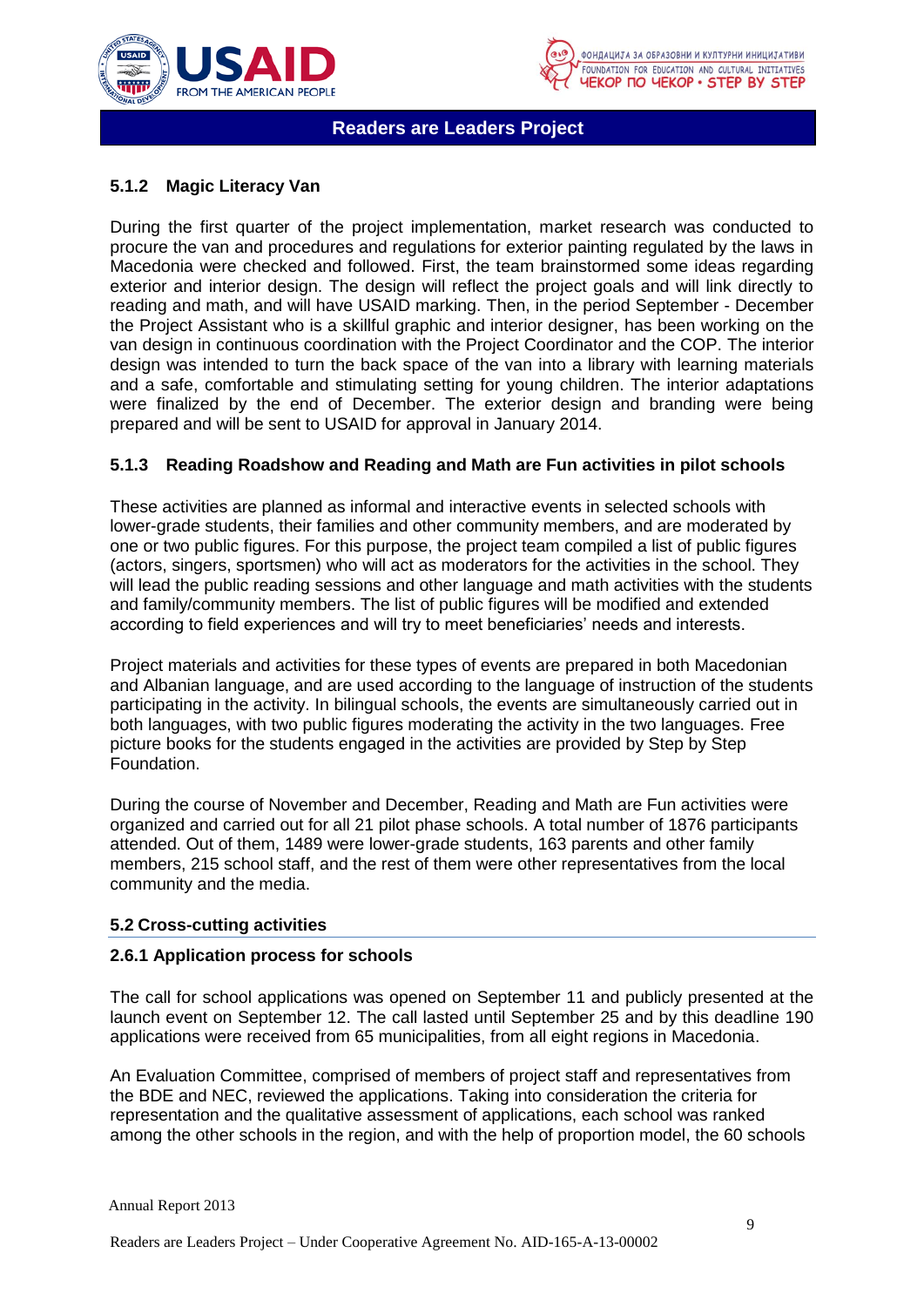



ere selected, 20 for each phase of the project. The results were published on Step by Step's website on October 4, 2013 and notification letter was sent to all selected schools.

## **List of selected primary schools for participation in project activities per phases**

| Phase 1                   |                 |                     |               |  |
|---------------------------|-----------------|---------------------|---------------|--|
| Name of school            | <b>Place</b>    | <b>Municipality</b> | <b>Region</b> |  |
| <b>Stiv Naumov</b>        | Skopje          | Gazi Baba           | Skopje        |  |
|                           |                 |                     |               |  |
| Naum Naumovski - Borche   | Skopje          | Gazi Baba           | Skopje        |  |
| 11 Oktomvri               | Skopje          | Centar              | Skopje        |  |
| Blazhe Koneski            | Skopje          | Aerodrom            | Skopje        |  |
| Petar Zdravkovski - Penko | Skopje          | <b>Butel</b>        | Skopje        |  |
| Goce Delchev              | Mogila          | Mogila              | Pelagonija    |  |
| Kocho Racin               | Ivanjevci       | Mogila              | Pelagonija    |  |
| Sv. Kiril I Metodij       | <b>Bitola</b>   | <b>Bitola</b>       | Pelagonija    |  |
| Elpida Karamandi          | <b>Bitola</b>   | <b>Bitola</b>       | Pelagonija    |  |
| Kiril I Metodij           | Kochani         | Kochani             | East          |  |
| Slavcho Stojmenski        | Vinica          | Vinica              | East          |  |
| <b>Goce Delchev</b>       | Konche          | Konche              | Southeast     |  |
| Sv. Kliment Ohridski      | Ohrid           | Ohrid               | Southwest     |  |
| Naim Frasheri             | s.Jagol Dolenci | Kichevo             | Southwest     |  |
| Sande Shterjovski         | Kichevo         | Kichevo             | Southwest     |  |
| Simche Nastovski          | Vratnica        | Jegunovce           | Polog         |  |
| Bratsvo Migjeni           | Tetovo          | Tetovo              | Polog         |  |
| Hristijan Todorovski      |                 |                     |               |  |
| Karposh                   | s.Dragomance    | Staro Nagorichane   | Northeast     |  |
| Ilinden                   | Kriva Palanka   | Kriva Palanka       | Northeast     |  |
| Liria                     | s.Jabolchishte  | Chashka             | Vardar        |  |
| Blazhe Koneski            | Veles           | Veles               | Vardar        |  |
| Phase 2                   |                 |                     |               |  |
| Name of school            | <b>Place</b>    | <b>Municipality</b> | <b>Region</b> |  |
| Mirche Acev               | Skopje          | Gjorche Petrov      | Skopje        |  |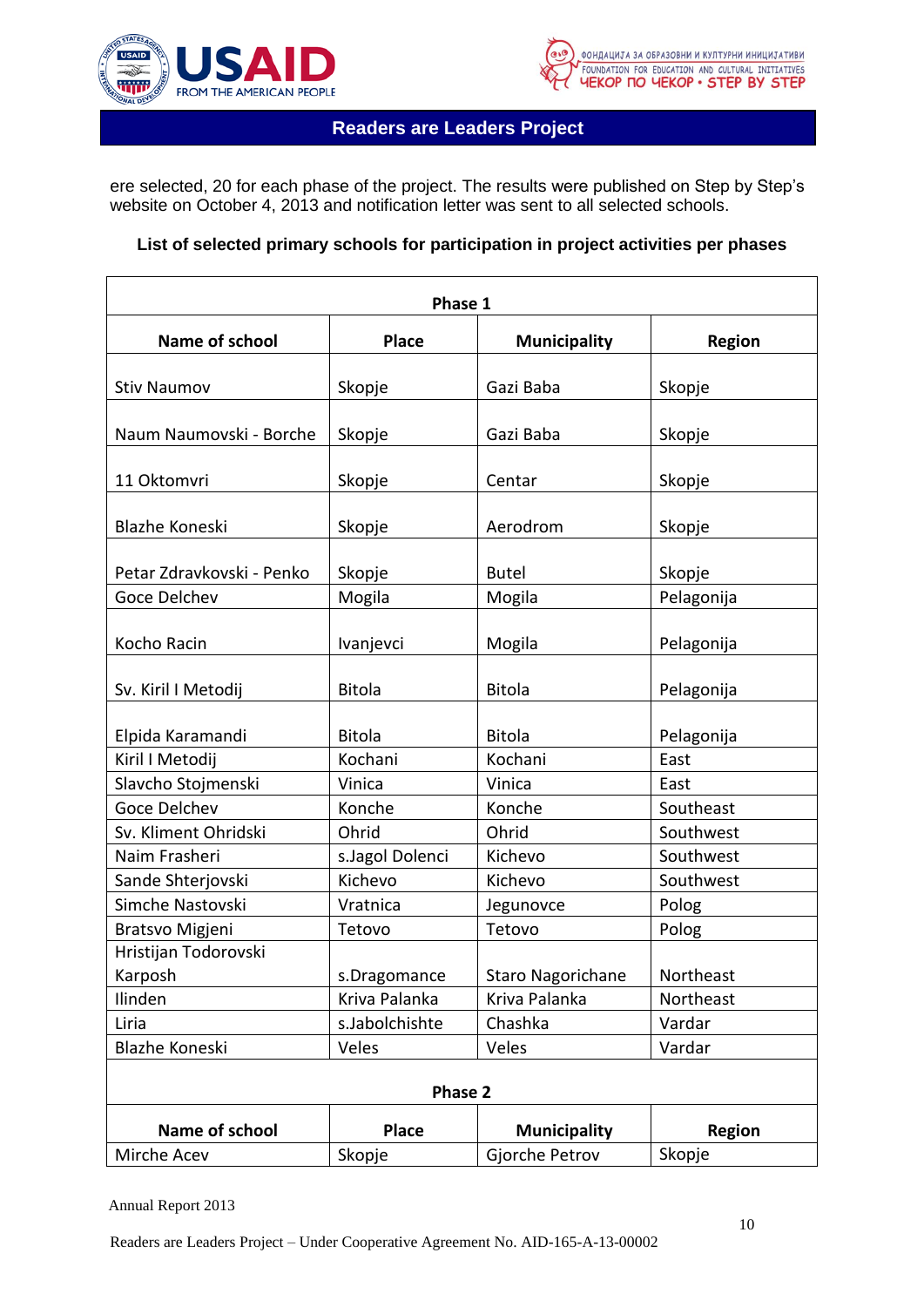



| Strasho Pindzur           | Skopje        | Gjorche Petrov | Skopje     |
|---------------------------|---------------|----------------|------------|
| Goce Delchev              | Gorno Lisiche | Aerodrom       | Skopje     |
| Brakja Miladinovci        | Skopje        | Aerodrom       | Skopje     |
| Drita                     | s.Rashche     | Saraj          | Skopje     |
| Goce Delchev              | Prilep        | Prilep         | Pelagonija |
| Sv. Kiril I Metodij       | s.Buchin      | Krushevo       | Pelagonija |
| Manchu Matak              | Krivogashtani | Krivogashtani  | Pelagonija |
| Blazhe Koneski            | Tochila       | Prilep         | Pelagonija |
| Nikola Petrov Rusinski    | s.Rusinovo    | Berovo         | East       |
| Vancho Kitanov            | Pehchevo      | Pehchevo       | East       |
| Josip Broz Tito           | Valandovo     | Valandovo      | Southeast  |
| Sv. Kliment Ohridski      | Draslajca     | <b>Struga</b>  | Southwest  |
| <b>Grigor Prlichev</b>    | Ohrid         | Ohrid          | Southwest  |
| Andreja Savevski Kikish   | Tetovo        | Tetovo         | Polog      |
| Prparimi                  | Chegrane      | Gostivar       | Polog      |
| Faik Konica               | s.Slupchane   | Lipkovo        | Northeast  |
| Vasil Glavinov            | Veles         | Veles          | Vardar     |
| Jordan Hadzi Konstantinov |               |                |            |
| - Dzinot                  | Veles         | Veles          | Vardar     |
| Kiril i Metodij           | Sveti Nikole  | Sveti Nikole   | Vardar     |

# **Phase 3**

| Name of school           | <b>Place</b>     | <b>Municipality</b> | <b>Region</b> |
|--------------------------|------------------|---------------------|---------------|
| Vasil Glavinov           | Skopje           | Chair               | Skopje        |
| Kuzman Shapkarev         | Drachevo         | Kisela Voda         | Skopje        |
| Avram Pisevski           | s.Bardovci       | Karposh             | Skopje        |
| <b>Bratstvo</b>          | Taftalidze       | Karposh             | Skopje        |
| Vojdan Chernodrinski     | Skopje           | Karposh             | Skopje        |
| Mite Bogoevski           | Resen            | Resen               | Pelagonija    |
| Rampo Levkata            | Prilep           | Prilep              | Pelagonija    |
|                          | Dupjachani -     |                     | Pelagonija    |
| Pere Toshev - Dupjachani | Desovo           | Dolneni             |               |
| Slavko Lumbarkovski      | Novaci           | Novaci              | Pelagonija    |
| <b>Tosho Arsov</b>       | Shtip            | Shtip               | East          |
| Nikola Karev             | Probishtip       | Probishtip          | East          |
| Vlado Kantardziev        | Gevgelija        | Gevgelija           | Southeast     |
| Bratstvo - Edinstvo      | Ohrid            | Ohrid               | Southwest     |
| Strasho Pindzur          | Vevchani         | Vevchani            | Southwest     |
| Pashko Vasa              | Grupchin         | Zhelino             | Polog         |
| Dervish Cara             | Dolno Palchishte | Bogovinje           | Polog         |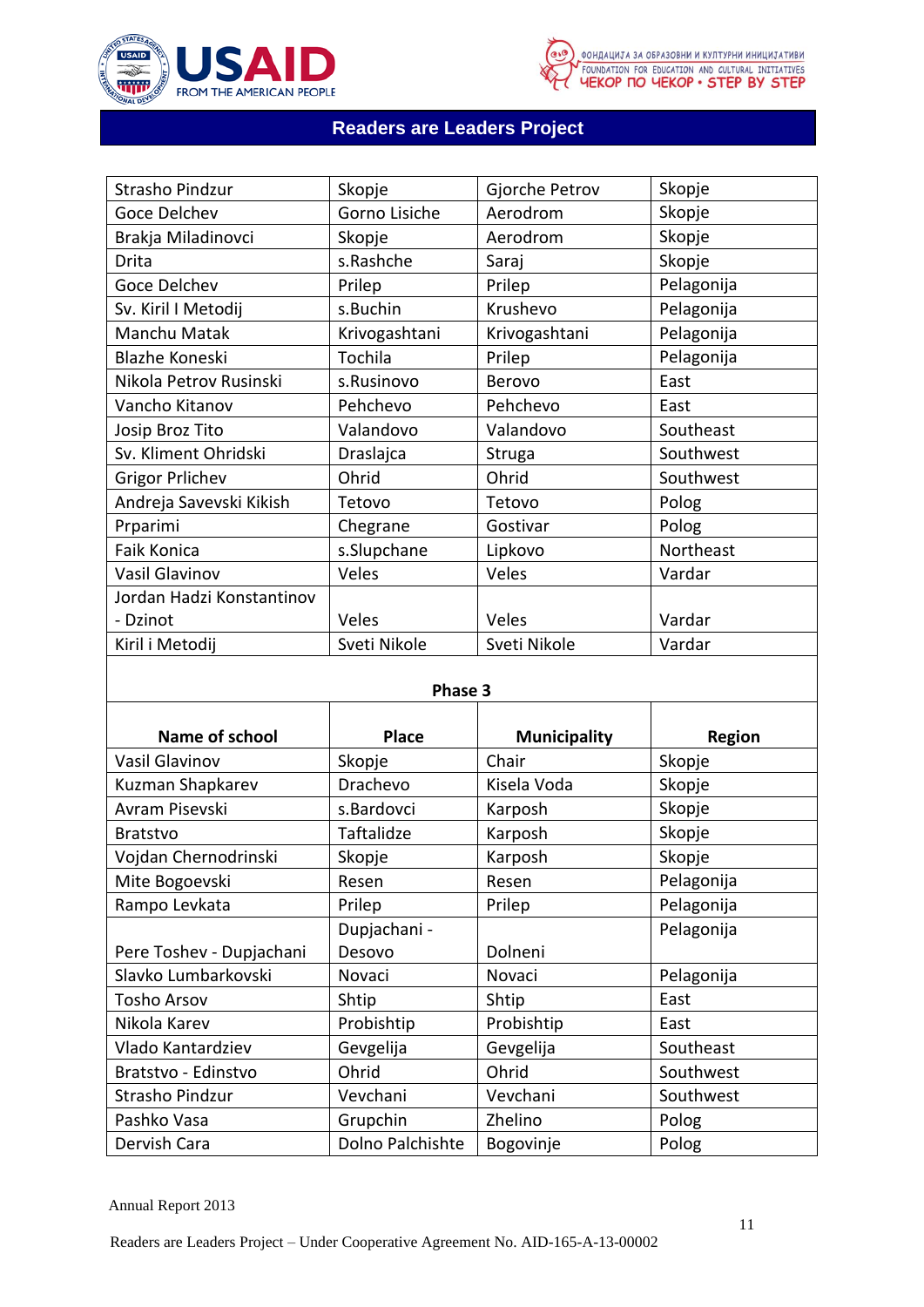



| Hristijan Karposh   | Kumanovo  | Kumanovo  | <b>Northeast</b> |
|---------------------|-----------|-----------|------------------|
| Tode Hadzi - Tefov  | Kavadarci | Kavadarci | Vardar           |
| Tosho Velkov Pepeto | Kavadarci | Kavadarci | Vardar           |
| Pere Toshev         | Rosoman   | Rosoman   | Vardar           |

## **2.6.3 Signing of Memorandum of Understanding with selected schools**

The project team prepared memorandum of understanding defining the main responsibilities of both signing parties – The Foundation "Step by Step" – Macedonia as implementer of the USAID Readers are Leaders Project and the respective school. Project team visited all 21 schools in order to sign the agreement, meet the school staff that will be engaged in the project activities and inform them about the project planned activities. A separate Annex to the MoUs was prepared and signed in order to regulate the technical equipment (a tablet computer) that RAL is providing to each school for the needs of the anticipated project activities.

## **2.6.4. Communications**

## **Project launching event**

The official launching and promotion of the Readers are Leaders Project took place in the National and University Library "St.Klement of Ohrid" on September 12, starting at noon. Approximately 100 guests attended the official part of the event i.e. the official addressing of the MD, Mr.James Stein, the Director of the BDE, Ms.Vesna Horvatovich, and Deputy Director of the State Examinations Center, Ms. Blagica Lasoska. During the event, RAL COP, Ms.Suzana Kirandziska, presented the planned project activities and announced the call for school involvement in the project activities, which was opened on September 11. Additionally, around 30 students with their parents and teachers were present in the children's corner established in the hall of the library, and took part in the public reading session led by two actors Amernis Nokshiqi and Sashko Kocev.

#### **Readers are Leaders Project in the media**

The project launching event, the results of the selection process for the schools and the beginning of the Reading Roadshow were announced in several media during this period.

Also, Step by Step website and Facebook page were regularly used to inform the public about the official launch event, open call for school participation in project activities, planned activities within the Reading Roadshow, as well as ads for open positions within the Readers are Leaders Project. The existing website of the Foundation is being redesigned, and a new subdomain for the Readers are Leaders Project activities and updates will be created. The new website will be made available to the public in January 2014.

### **Communication and promotional materials**

Project two-pager covering general objectives and activities was produced in English, Macedonian and Albanian. It is used in printed and electronic version. E-bulletins will be